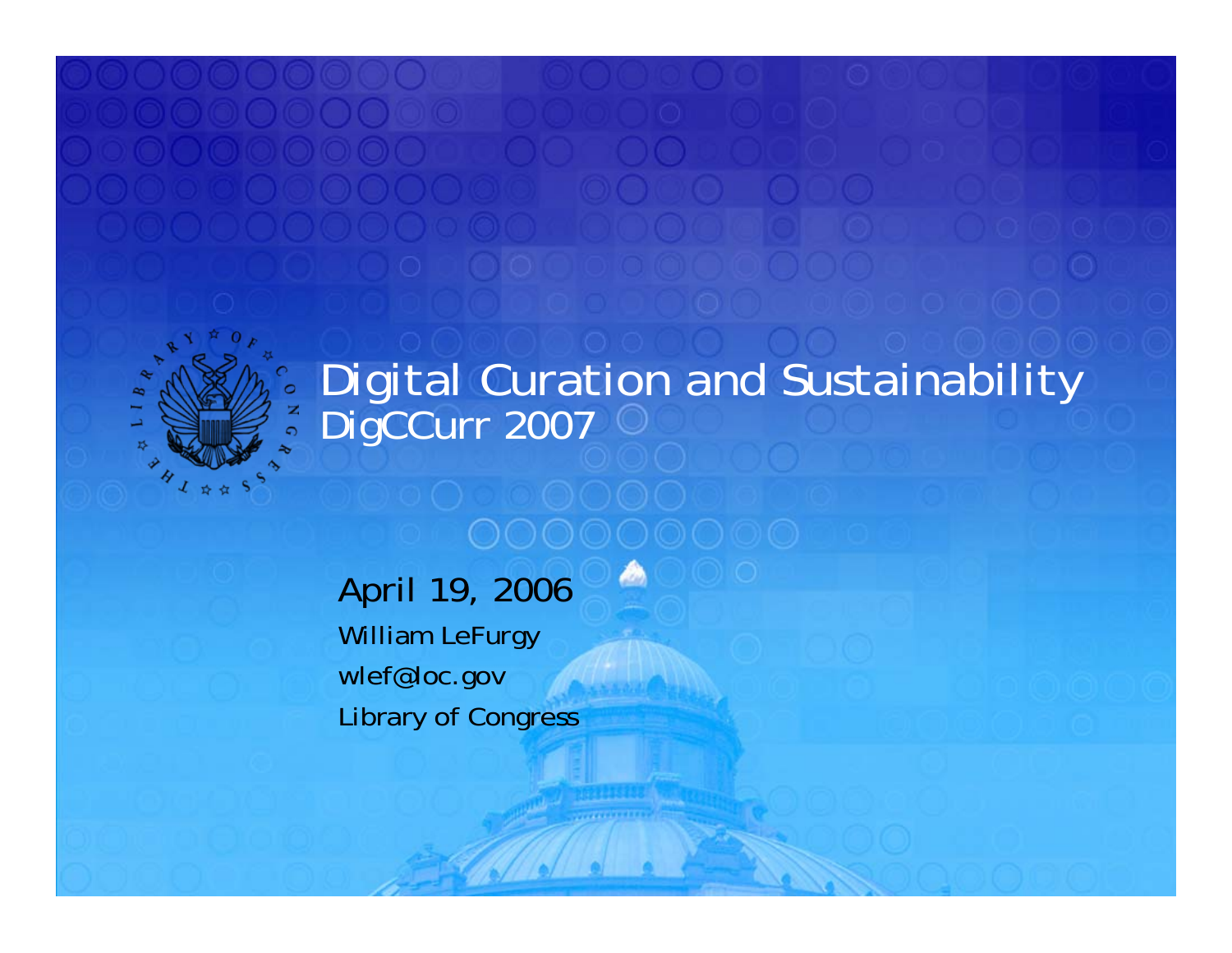# Aspects of Sustainability

- To keep in existence, to maintain or prolong
- Meeting the needs of the present without compromising the ability of future generations to meet their own needs
- Resources—broadly defined—for keeping digital materials available and accessible over time.
	- –Technology
	- Staff
	- Cash
- Concept applicable at different levels: national, consortial, local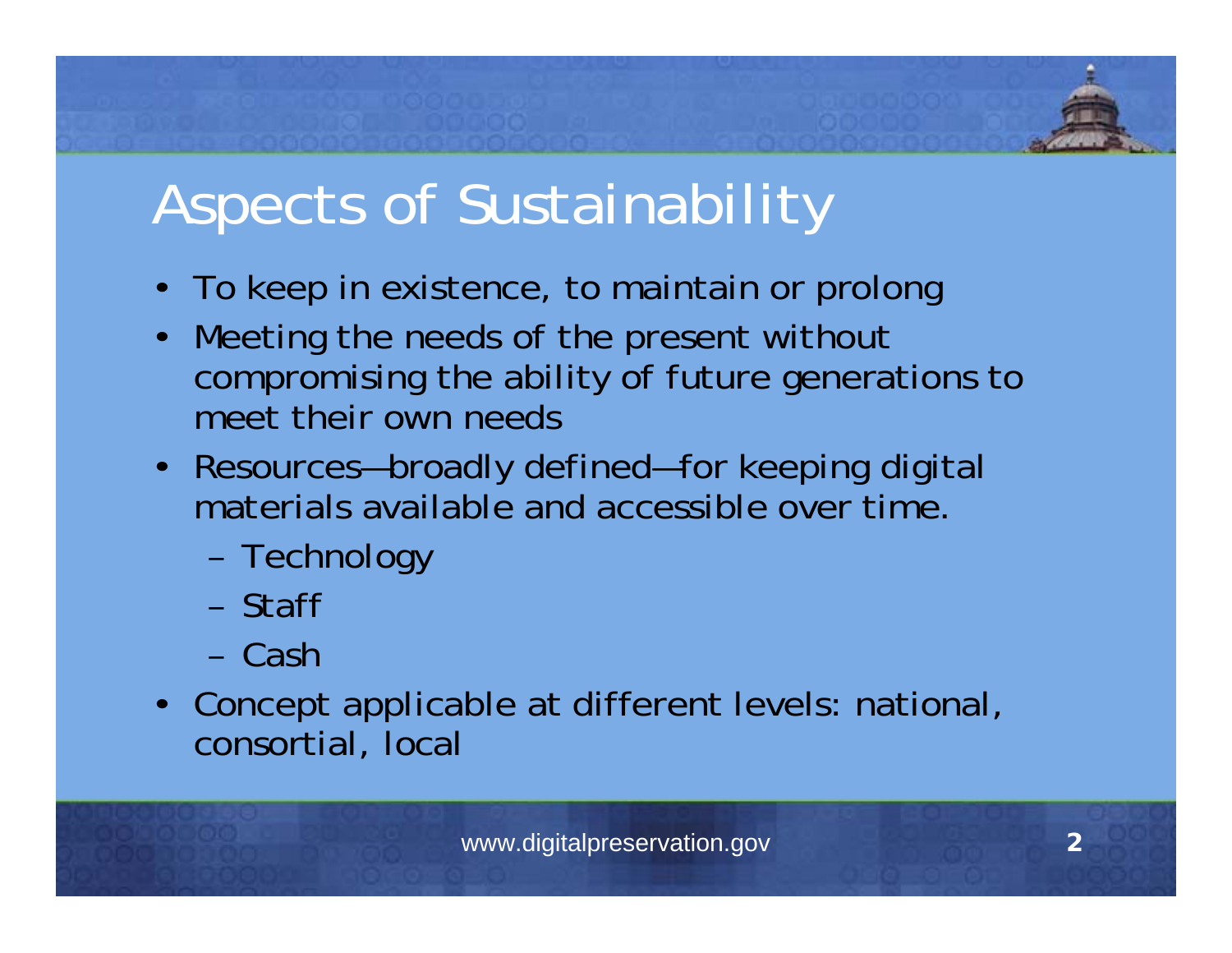## Sustainability and NDIIPP

- An early topic of interest
- • Closely linked with other key issues, such as collecting content, developing technology, and outlining public policy
- Preparing for substantial discussion of sustainability in final report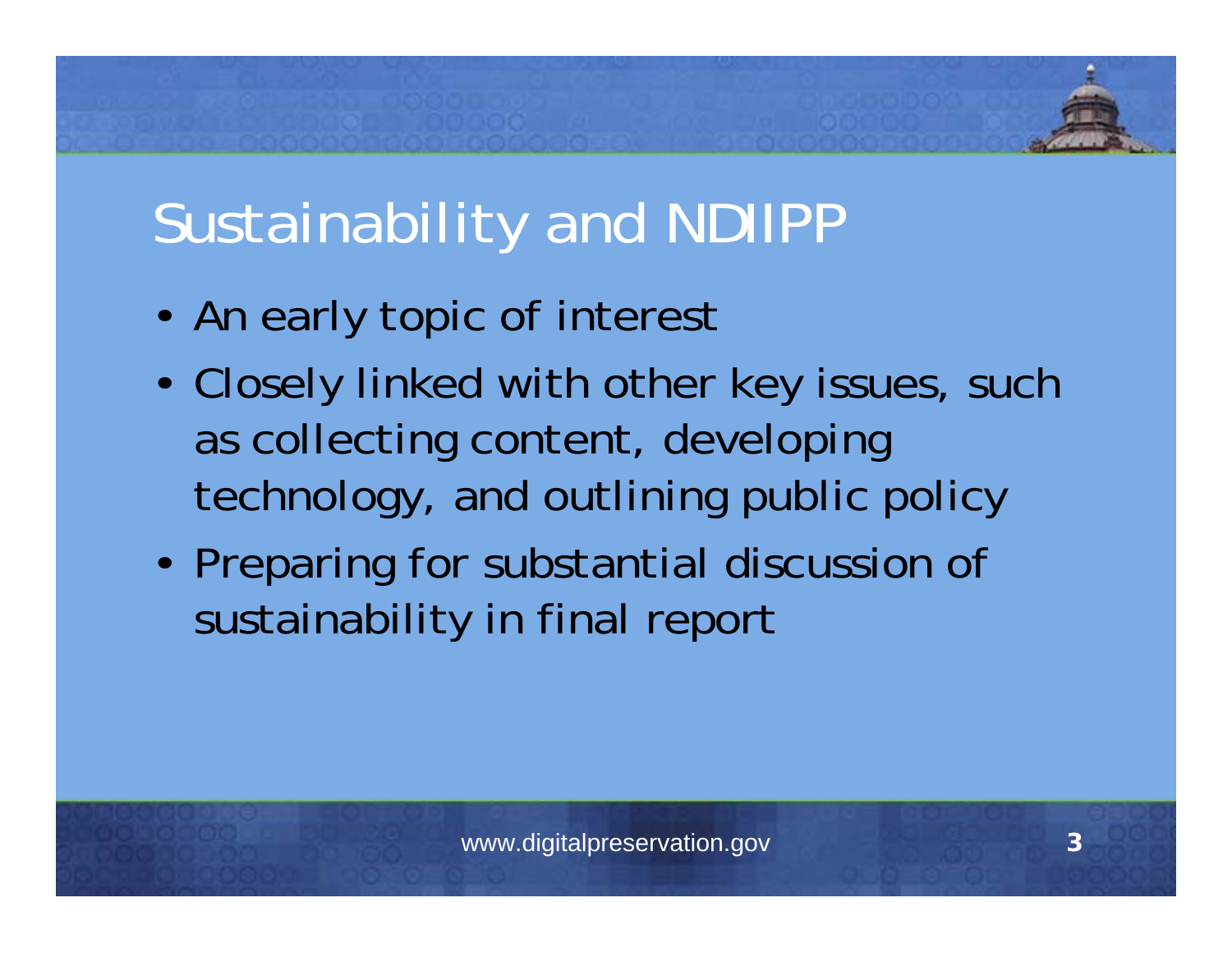# A Timely Issue

- *To Stand the Test of Time* ARL
- • *Cyberinfrastructure Vision for 21st Century Discovery* – NSF
- *Developing the UK's e-infrastructure for science and innovation* – UK OSI
- *Our Cultural Commonwealth* ACLS
- • JISC/University College London LIFE Project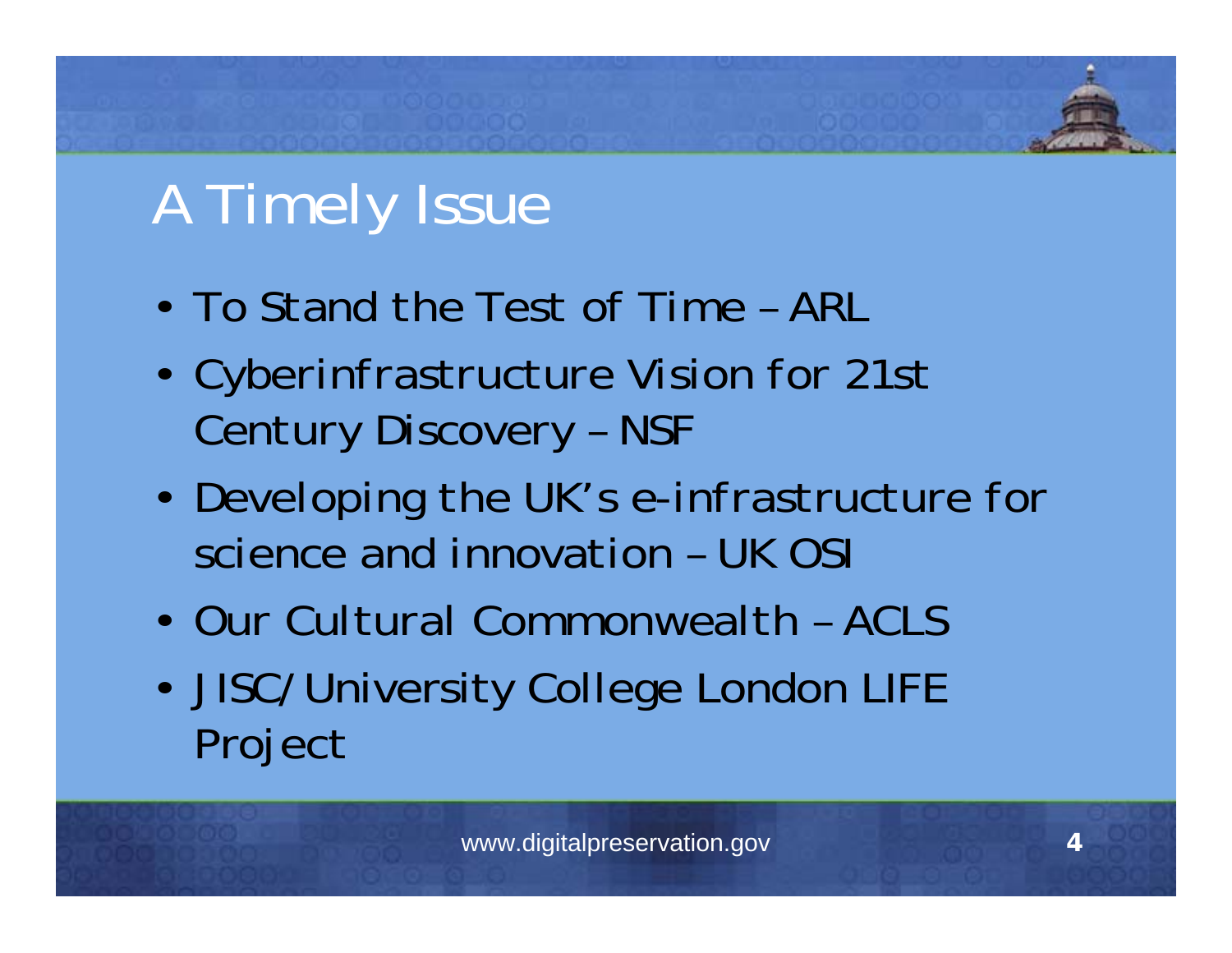# Need is Clear

- Expanding digital stewardship requirements
- Infrastructure, capabilities still largely geared to analog
- Digital funding largely project based
- Broad range of work necessary to effectively manage content across life cycle
- Rapid change means regular migration of data, systems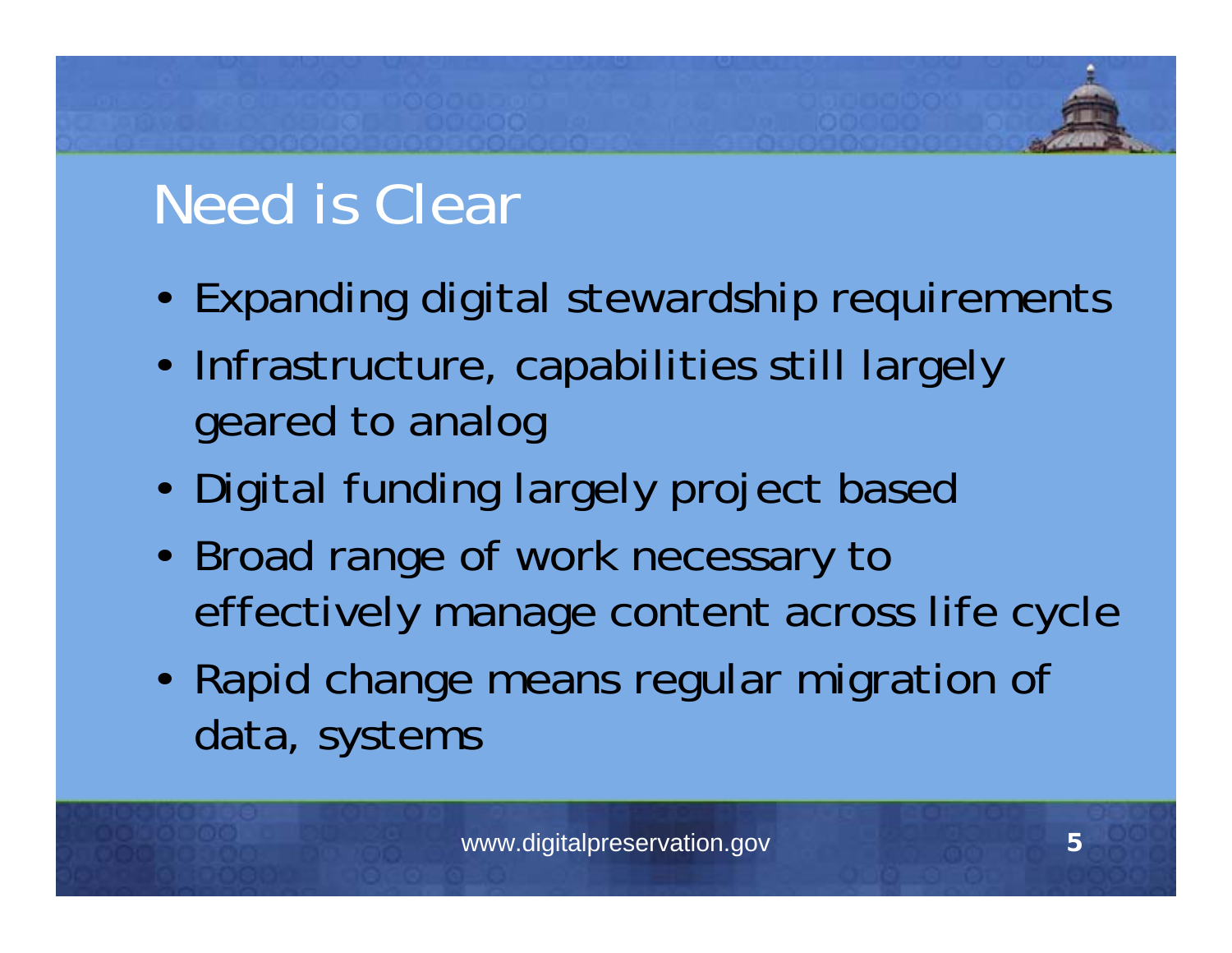

### …But there are Open Questions

- How to preserve, make available
- How to transform existing stewardship organizations and practices
- What are the costs
- Who pays
- Why it matters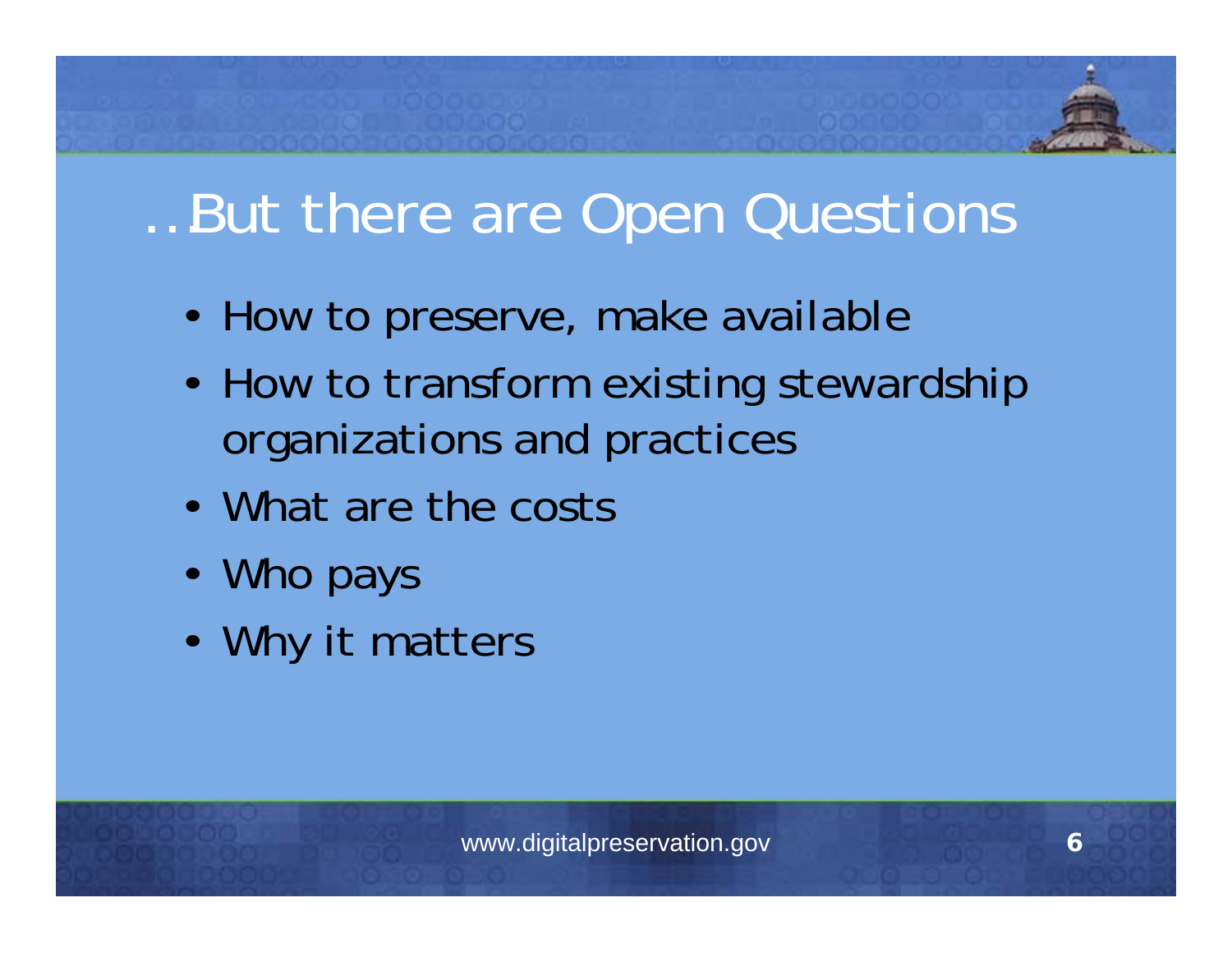#### Chris' Mindmap Provided a Framework for Discussion

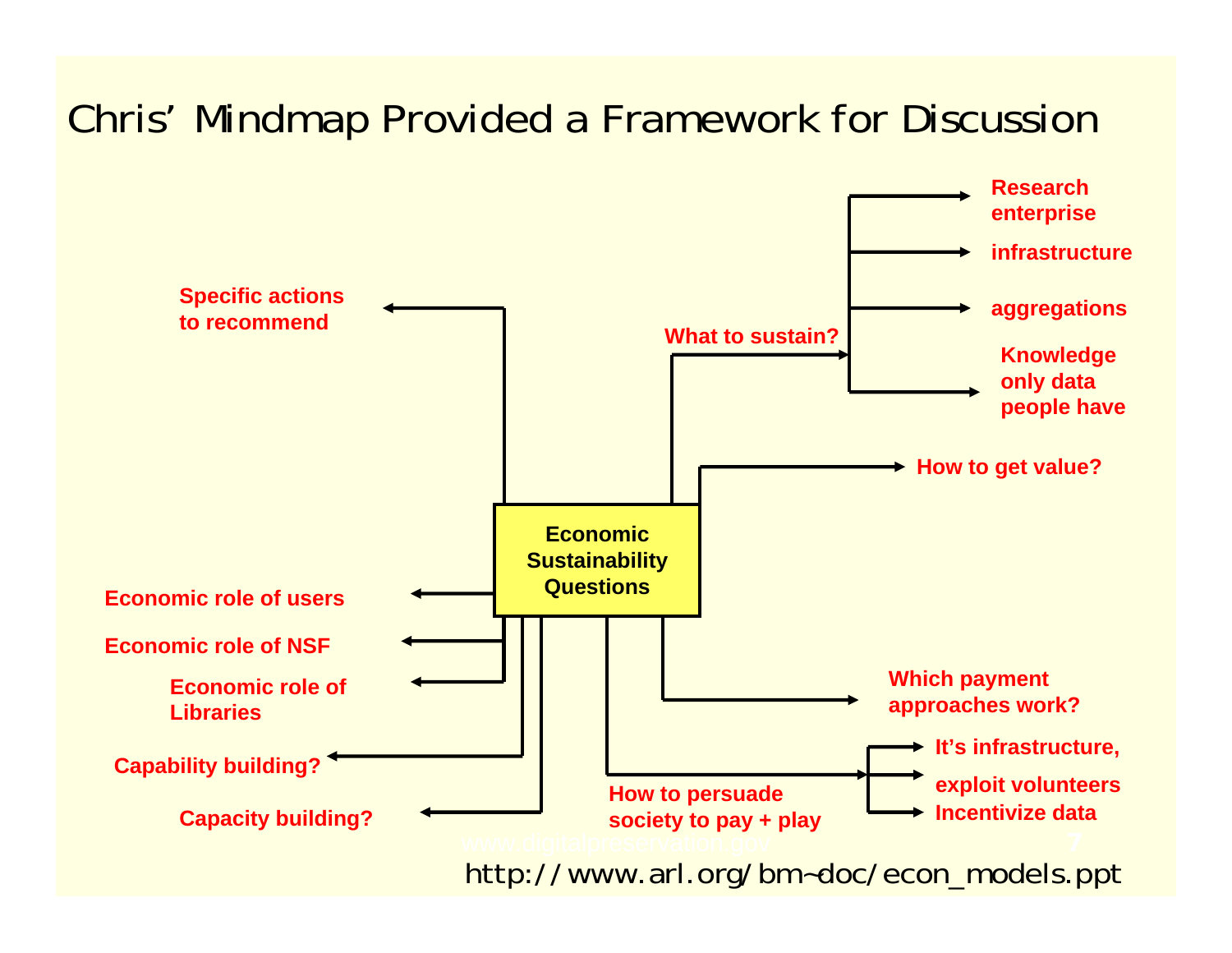#### Basic Action Items

- Make content value explicit
- Probe business case elements
- Explore business models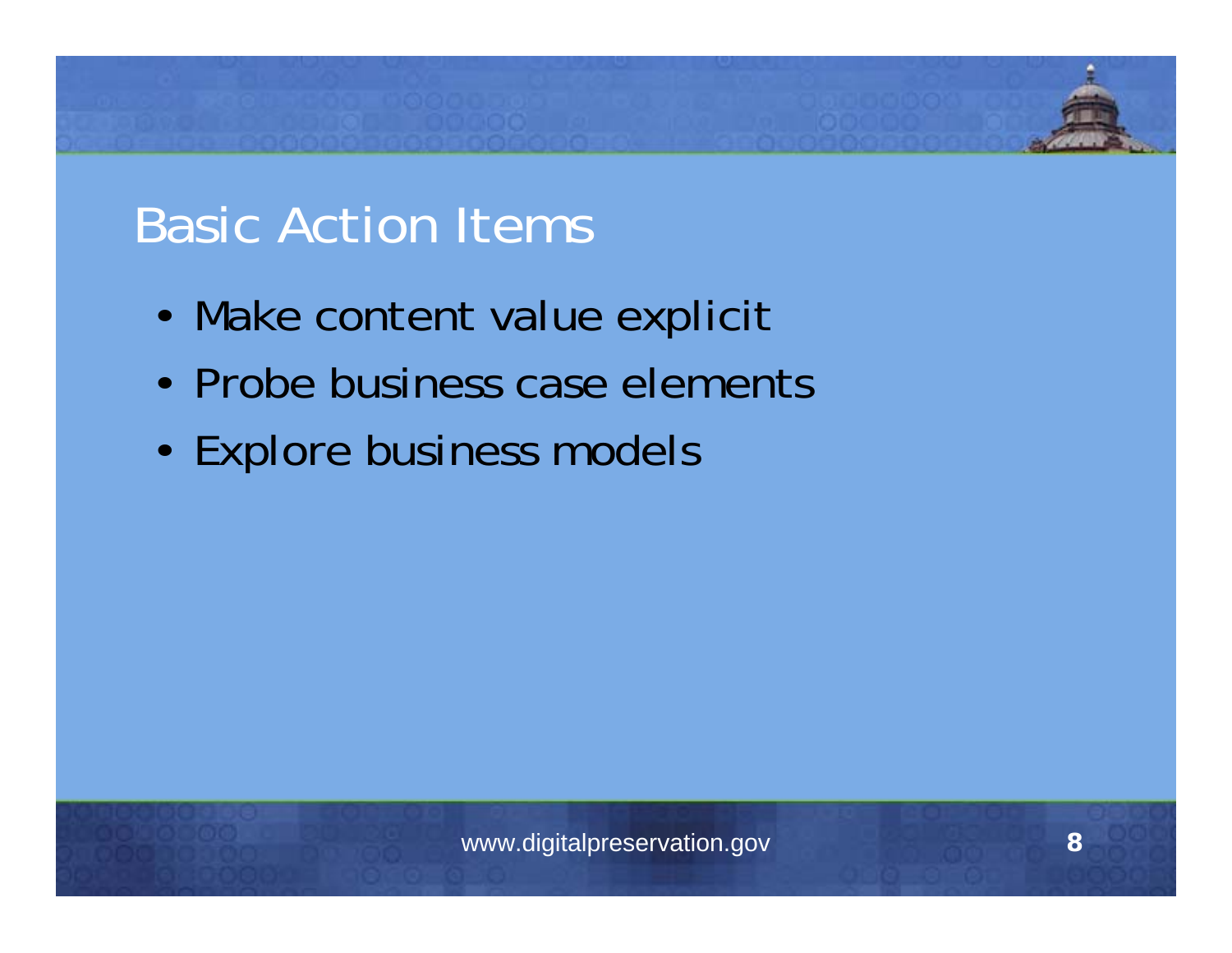

#### Content Value: "Why Should I Care?"

- Values of digital material are typically intangible, as is the material itself
- Funders need clear, concrete evidence for importance of digital content
- Must clarify the demand side
	- –What values accrue as a result of preservation
	- –What are the deficits if content goes away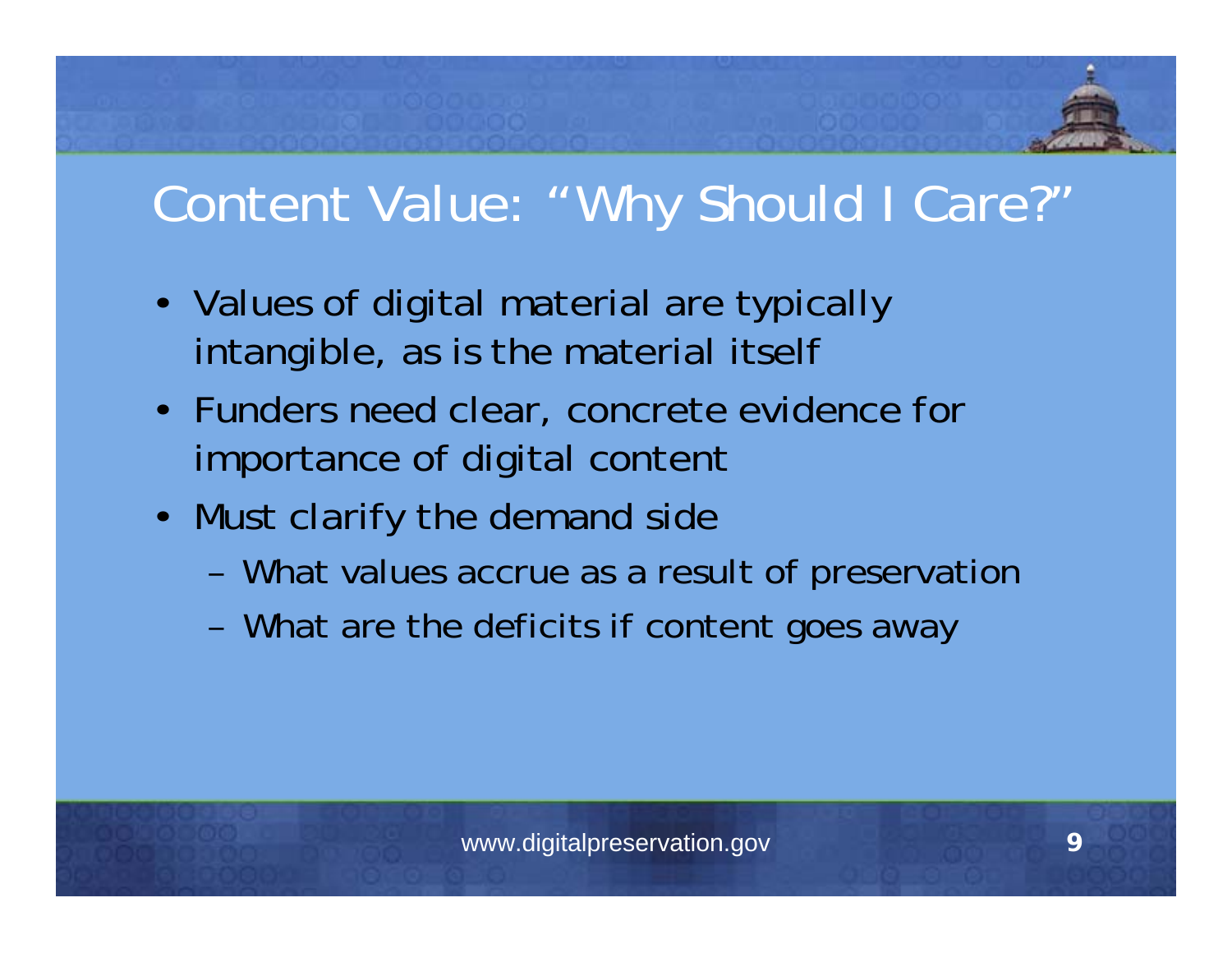

# Content Value Clearly Explained

- Need frameworks to consider dimensions of value for various digital materials, e.g.
	- Value for institutional users
	- Value for institutional reputation, prestige
	- –Value for posterity



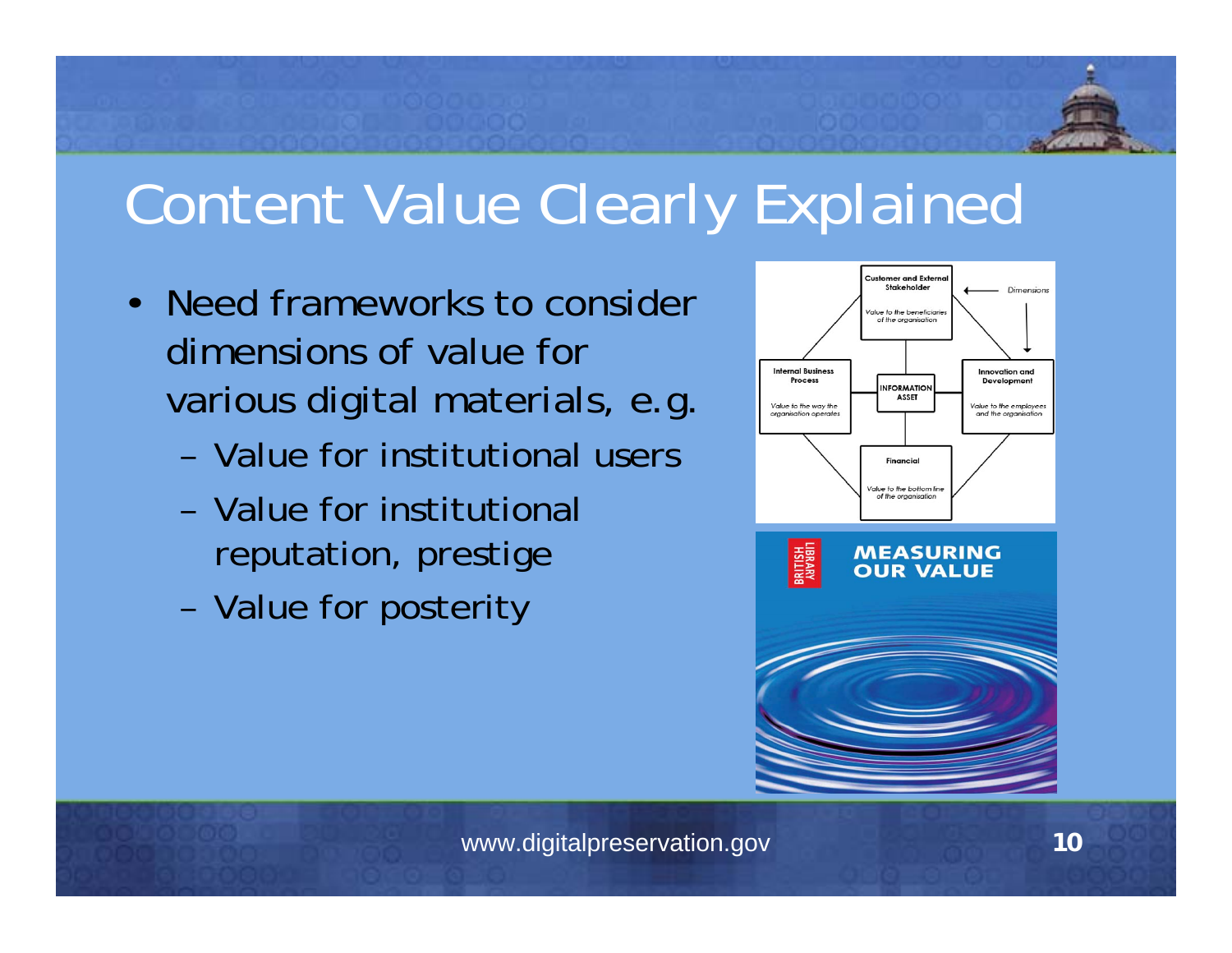### Business Case: Risks, Fixes, Costs

- Compelling story about risk
- Incentives/barriers
- Plan for addressing risk
- Some estimate of cost
- Value added by curatorial practices



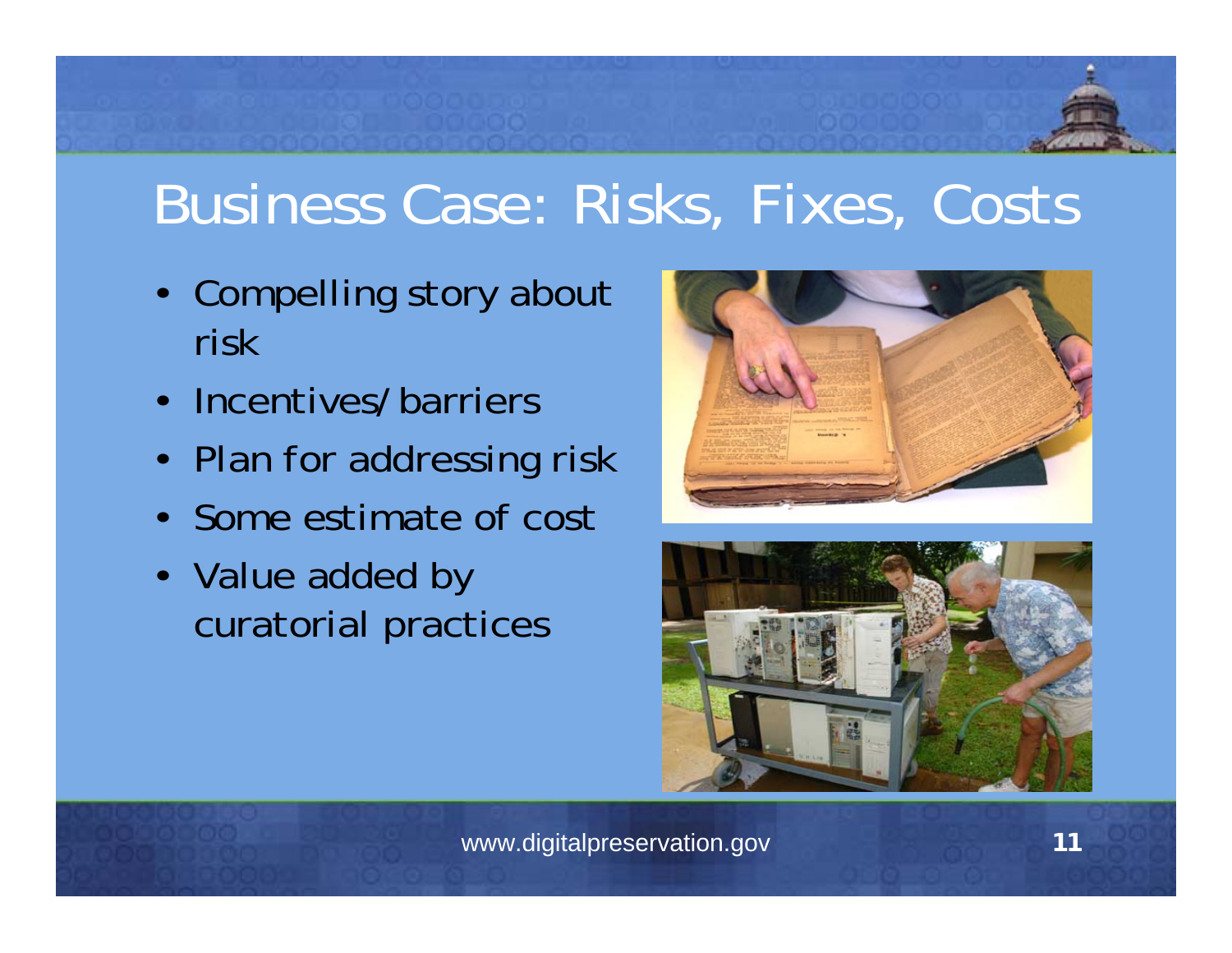

### The How and the How Much

- Needed levels of service, e.g.
	- –Bag and tag
	- –Transformation, disaggregation, rich metadata
- Prospective workflow
- Credible cost estimates

$$
\boxed{\mathbf{L}_r} = \boxed{\mathbf{Aq}} + \boxed{\mathbf{I}_r} + \boxed{\mathbf{M}_r} + \boxed{\mathbf{A}c}_r + \boxed{\mathbf{S}_r} + \boxed{\mathbf{P}_r}
$$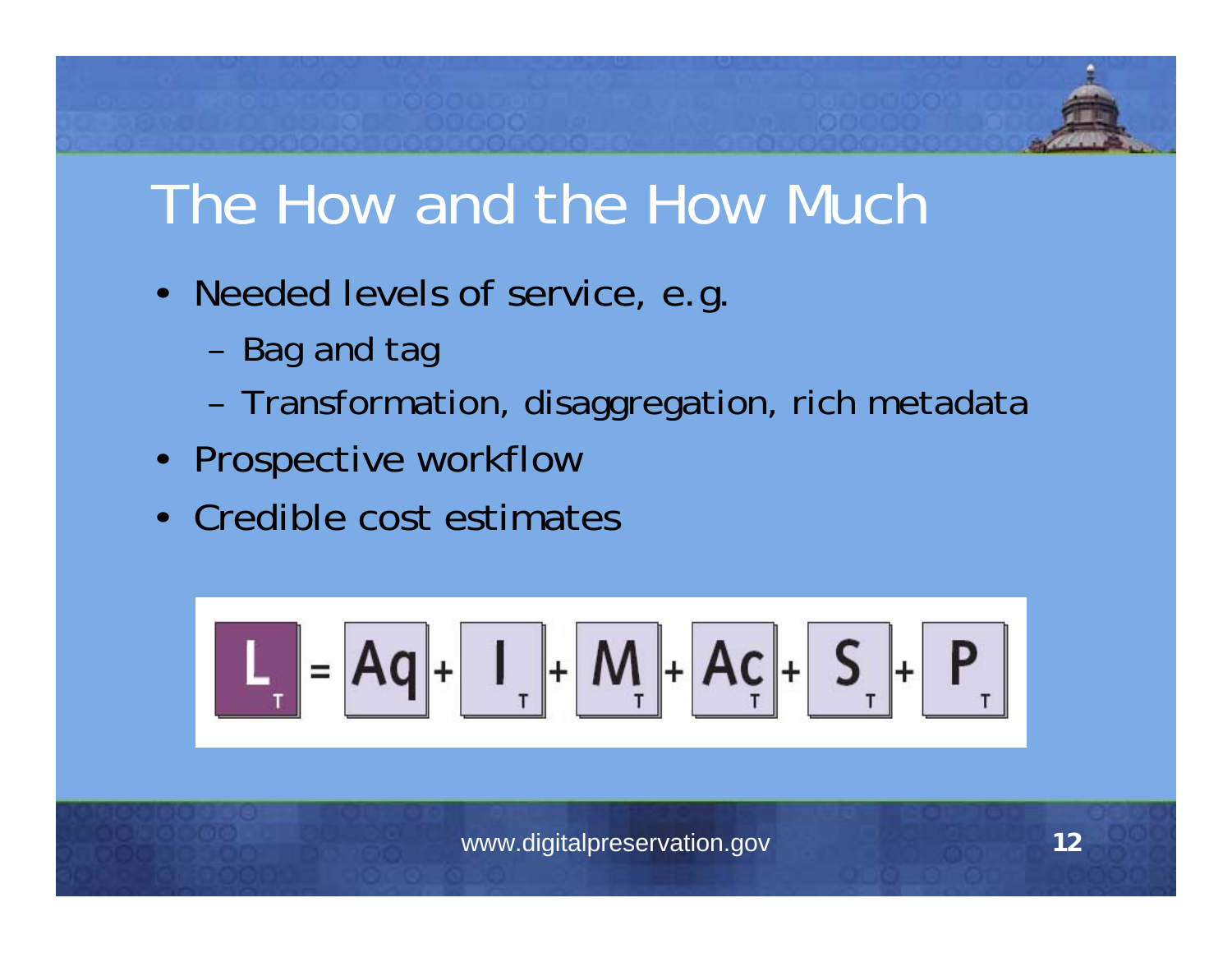### Business Models

- How to put preservation into operation
- Provide for resources on an ongoing basis
- Leverage incentives, remove barriers
- Emergent models, but experimental at this point; modeling and testing appropriate
- Collaboration is key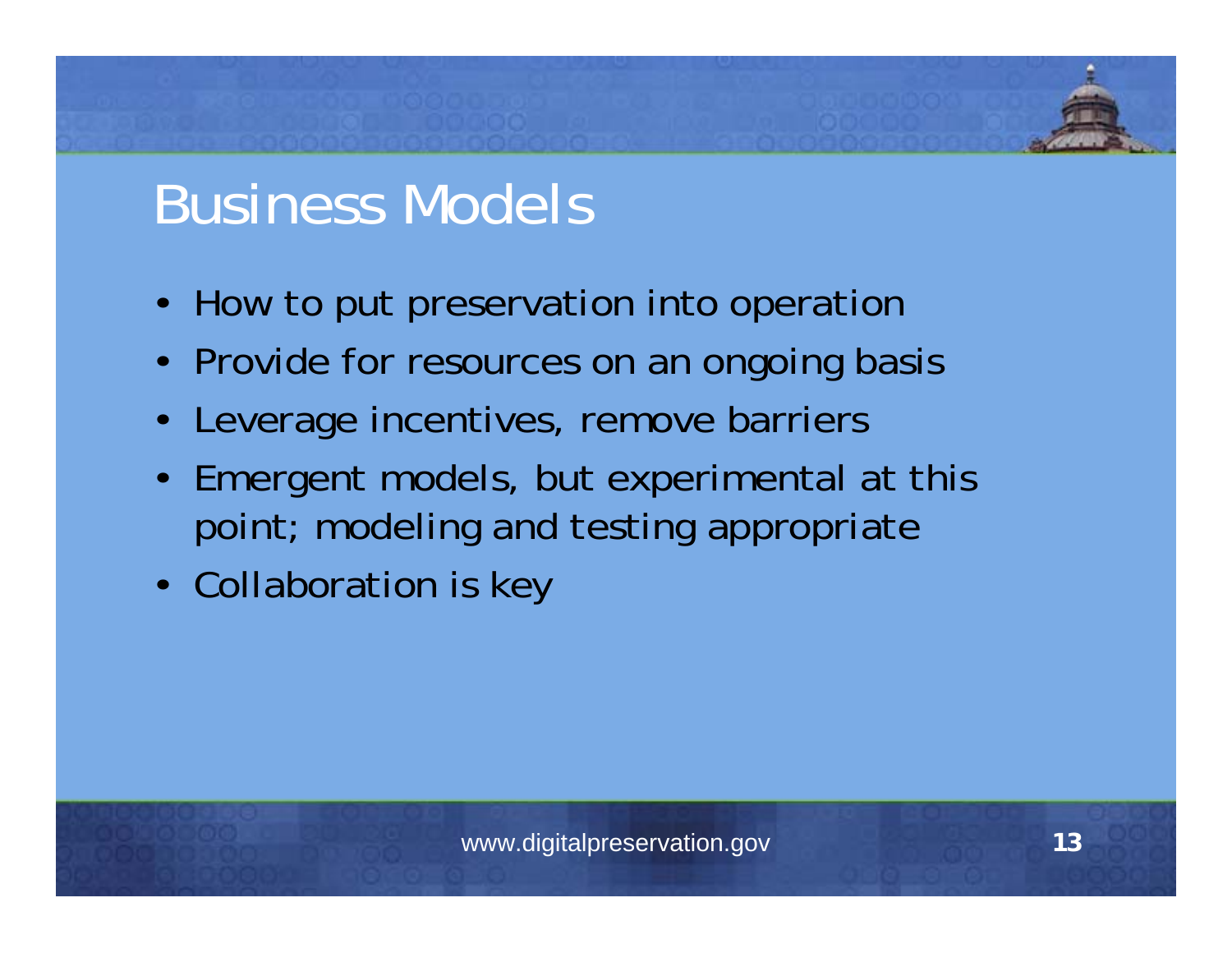

# Working Within a Network

- No one institution, community, or sector can develop the best solution; collaboration is essential
- Networks build shared infrastructure, reduce costs
- Repositories will vary but all can draw from shared suite of tools, services, and best practices

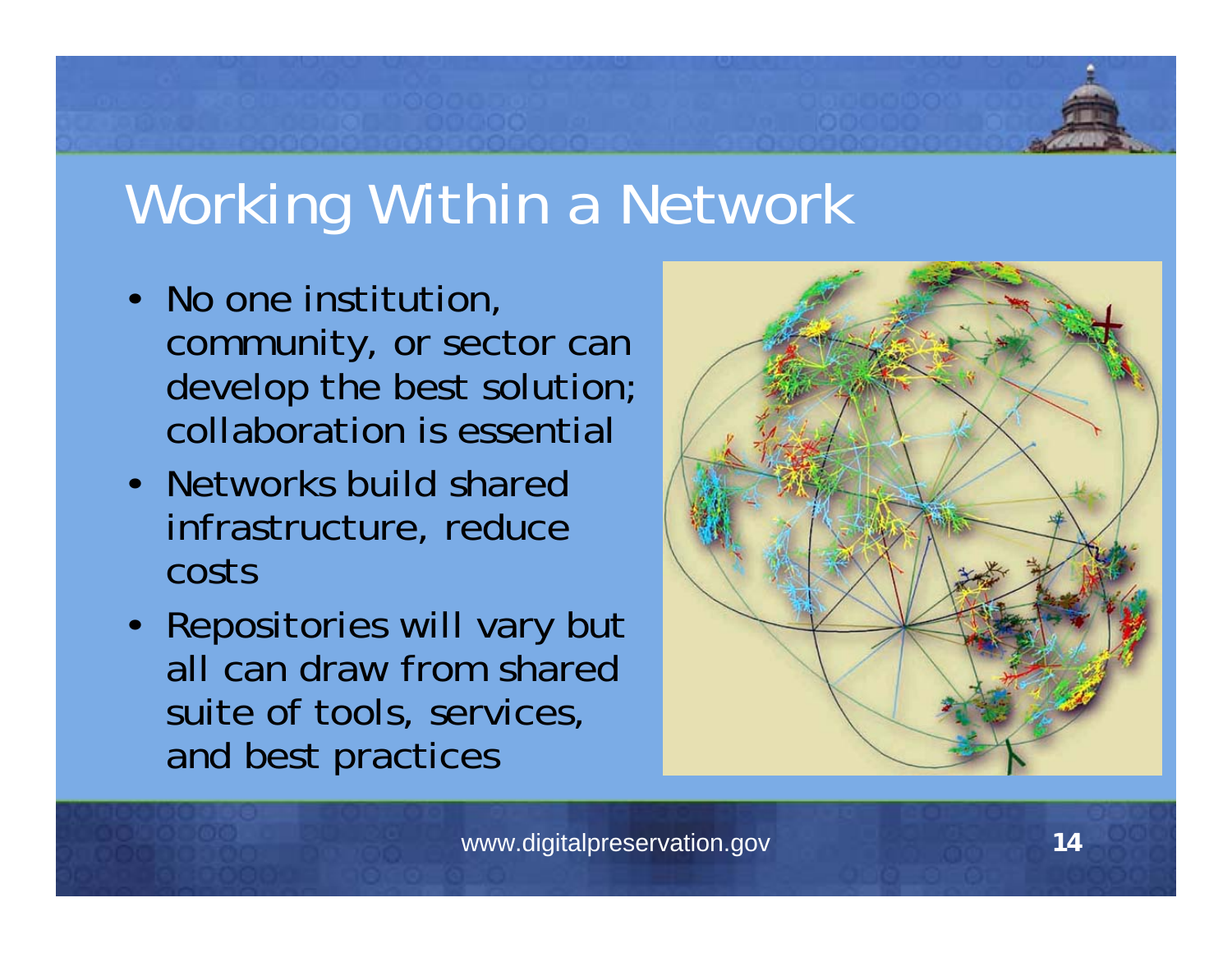# Self-Interest and the Public Good

- Institutions work together in pursuit of individual net positive value
- Key to sustainability: Members get value from networks, but benefits accrue to all from exchange of knowledge, tools, services, capacity, etc.
- Network administration and overhead addresses inequity, provides aspirational assistance